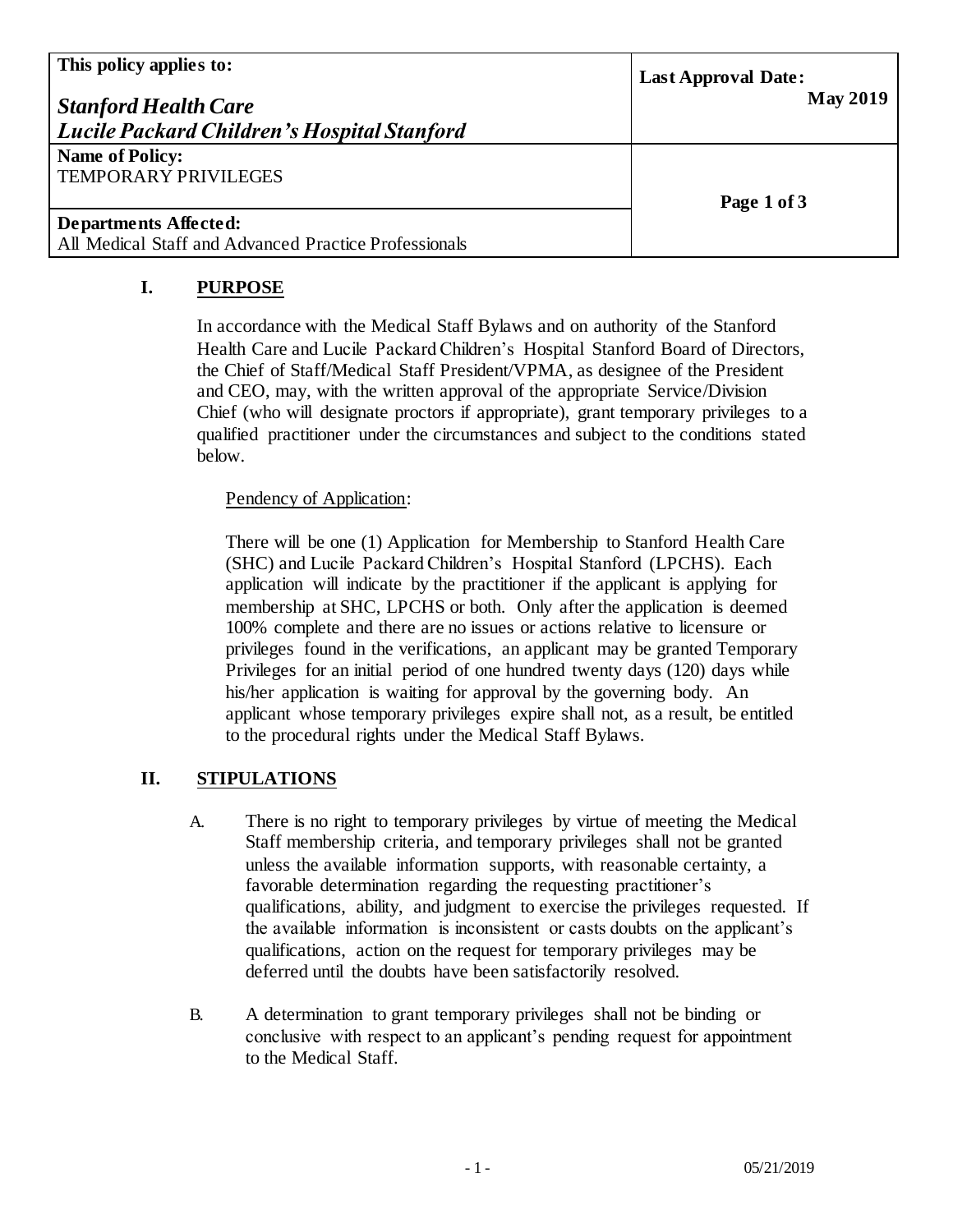| This policy applies to:<br><b>Stanford Health Care</b><br><b>Lucile Packard Children's Hospital Stanford</b> | <b>Last Approval Date:</b><br><b>May 2019</b> |
|--------------------------------------------------------------------------------------------------------------|-----------------------------------------------|
| <b>Name of Policy:</b><br>TEMPORARY PRIVILEGES                                                               | Page 2 of 3                                   |
| <b>Departments Affected:</b><br>All Medical Staff and Advanced Practice Professionals                        |                                               |

C. All persons requesting or receiving temporary privileges shall be bound by the Medical Staff Bylaws, Rules and Regulations, and all Hospital and Medical Staff Policies.

On the discovery of any information, or the occurrence of any event of a nature which raises a question about a practitioner's professional qualifications, ability to exercise temporary privileges granted, or compliance with these Bylaws, Rules and Regulations, Rules and Regulations of the Clinical Services, or other requirements, the Chief of Staff/Medical Staff President/VPMA may, after consultation with the, Department Head/Service Chief/Division Head terminate any or all of such individual's temporary privileges. In the event of any such termination, the practitioner's patients then in the Hospital shall be assigned to another practitioner by the Service Chief. The wishes of the patient shall be considered, when feasible, in choosing a substitute practitioner. The termination of temporary privileges shall not be reviewable according to the procedures set forth in the Medical Staff Bylaws unless required to be reported pursuant to California Business and Professions code section 805.

## **III. DOCUMENT INFORMATION**

- A. Legal Authority/References
	- 1. California Code of Regulations (CCR) Title 22
	- 2. JC Comprehensive Accreditation Manual for Hospitals (1997), 2008
	- 3. Health Care Services Plans: Knox-Keene Act, California Department of Corporations
- B. Author/Original Date Rebecca Partridge, 10/94 Rachel Deming, 9/97 Sandi Edgar, 5/2000 Debra R. Green, MPA, CPMSM, CPCS, 8/08, 7/12
- C. Gatekeeper of Original Document The Director, Medical Staff Services (or designee), who will be responsible for initiating its review and revision. The Policy will reside in the Credentials Policy and Procedure Manual, a copy of which is kept in the Medical Staff Office.